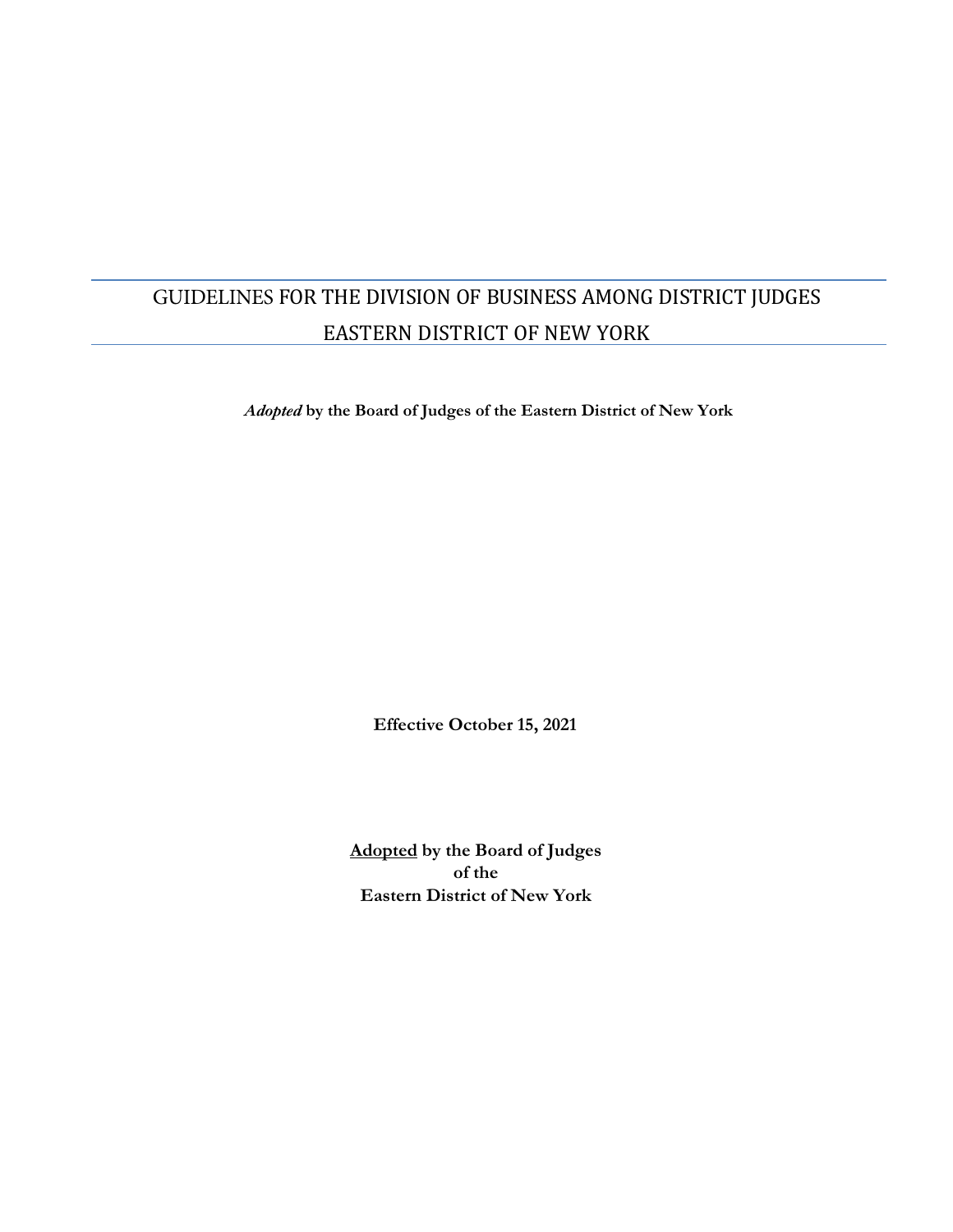# THE DIVISION OF BUSINESS AMONG DISTRICT JUDGES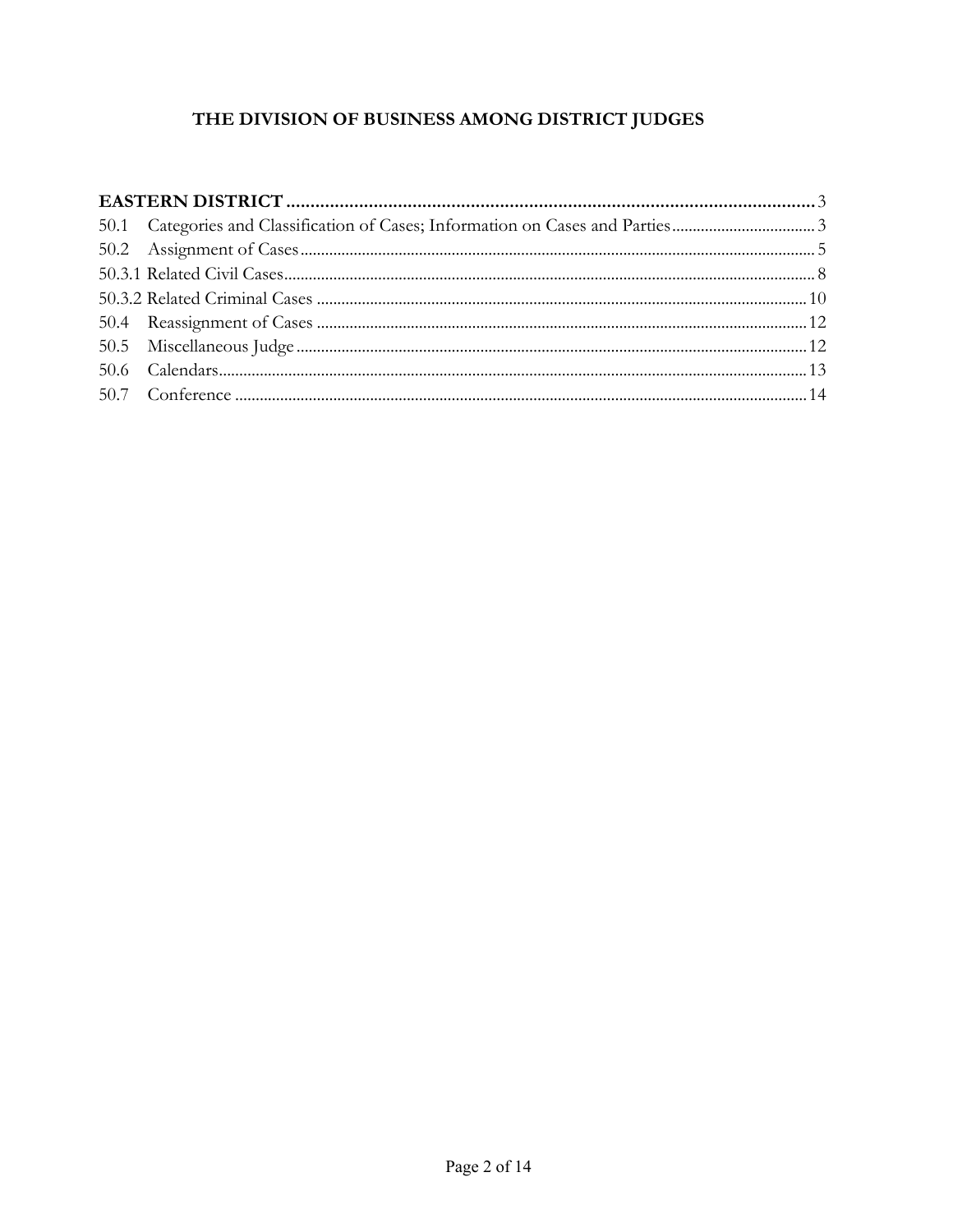# <span id="page-2-0"></span>**GUIDELINES FOR THE DIVISION OF BUSINESS AMONG DISTRICT JUDGES**

# **EASTERN DISTRICT**

# **ADOPTED PURSUANT TO 28 U.S.C. § 137**

These rules are adopted for the internal management of the case load of the court and shall not be deemed to vest any rights in litigants or their attorneys and shall be subject to such amendments from time to time as shall be approved by the court.

## **50.1 Categories and Classification of Cases; Information on Cases and Parties**

(a) Categories of Cases.

Cases shall be divided into the following main categories:

- (1) Civil.
	- (A) Regular.
	- (B) Multidistrict litigation.
	- (C) Patent.
- (2) Criminal.
- (3) Miscellaneous.
- (b) Information Sheet.

The party filing the initial paper in a civil or criminal case shall complete and attach an information sheet. The information sheet shall be placed in the case file.

Where it appears to the Court that the filing party's reasons for joinder of parties are not apparent from the face of the complaint, the Clerk of Court is authorized to request a written explanation consistent with Federal Rule of Civil Procedure 19 and any other appropriate Federal Rule.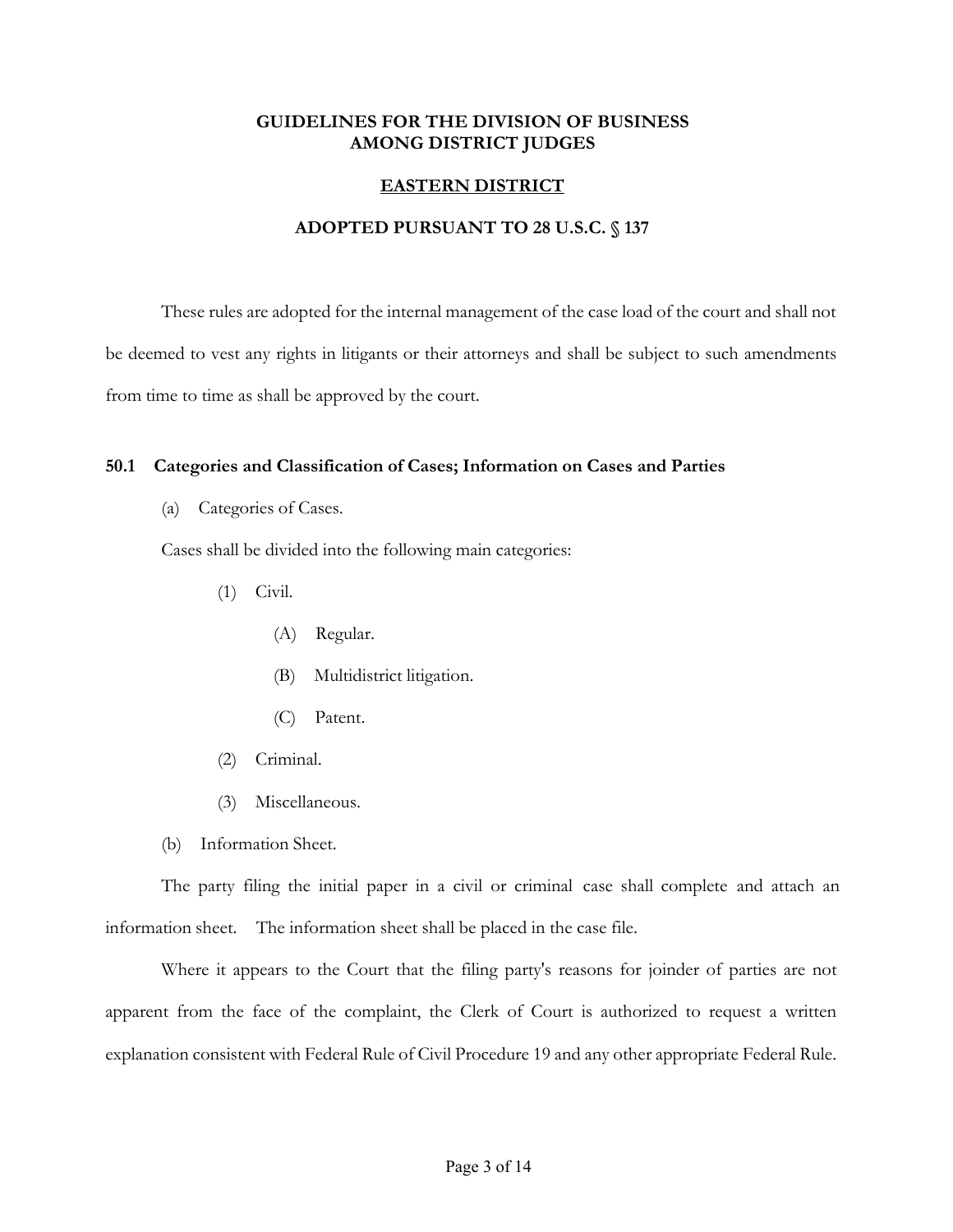The response of the filing party will be docketed and a copy forwarded to the assigned judicial officer.

(c) Disclosure of Interested Parties.

To enable judges and magistrates to evaluate possible disqualification or recusal, counsel for a private (nongovernmental) party shall submit at the time of initial pleading a certificate identifying any corporate parent, subsidiaries, or affiliates of that party.

(d) Long Island Cases.

(1) A criminal case shall be designated a "Long Island case" if the crime was allegedly committed wholly or in substantial part in Nassau or Suffolk County.

2) A civil case shall be designated a Long Island case if:

a) the case has been removed to this Court from a New York State court located in Nassau or Suffolk County, or

b) in any other case,

i) a substantial part of the events or omissions giving rise to the claim or claims occurred in Nassau or Suffolk County, or

ii) a substantial part of the events or omissions giving rise to the claim or claims did not occur in the Eastern District of New York and the defendant (or a majority of the defendants if there is more than one) resides in Nassau or Suffolk County or, in an interpleader action, the claimant (or a majority of the claimantsif there is more than one) resides in Nassau or Suffolk County.

For purposes of this rule, a corporation shall be considered a resident of the county in which it has the most significant contacts.

(3) As provided in 50.2(f) a party may move to designate a case as a Long Island case or to cancel such designation on the grounds that such action will serve the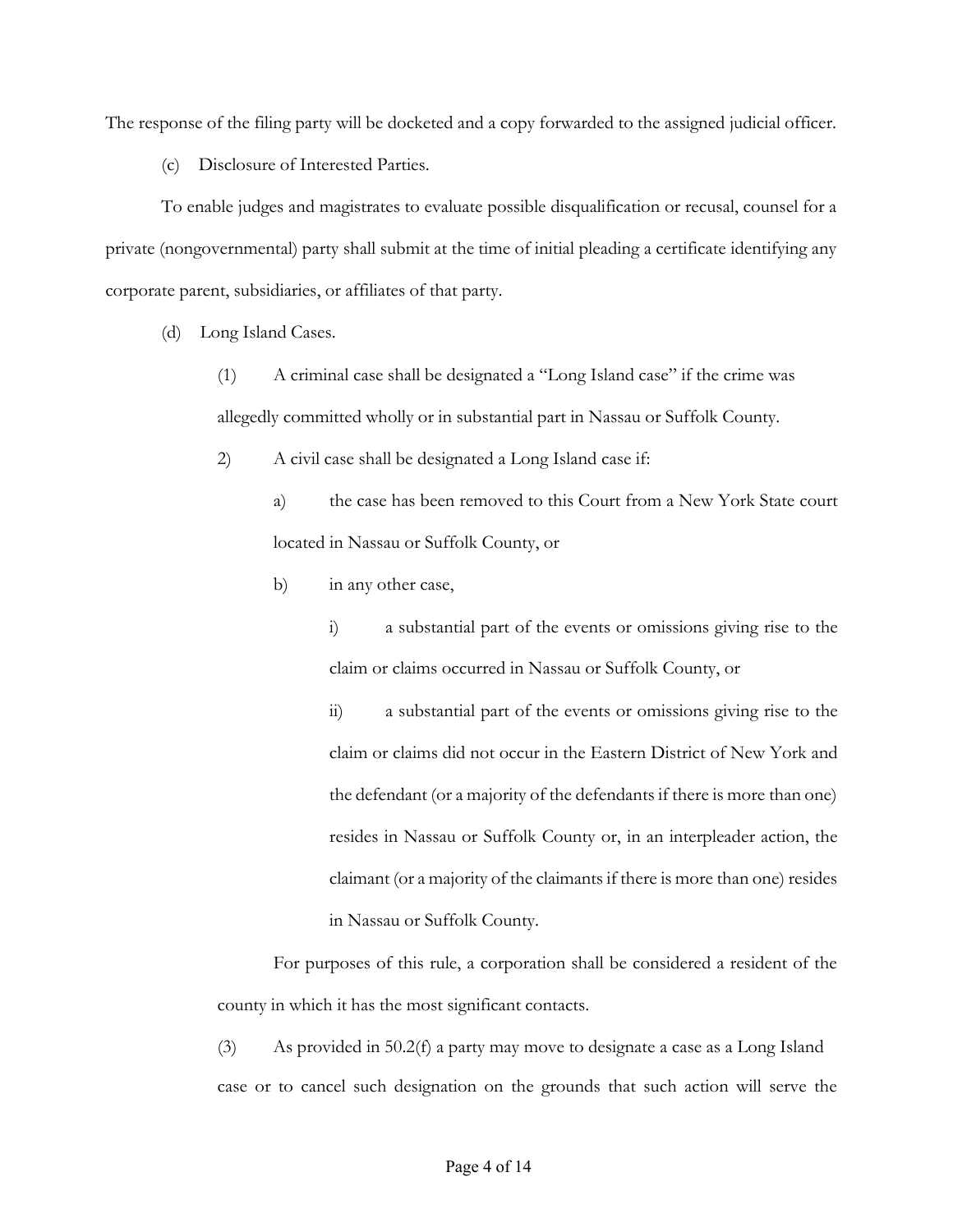convenience of the parties and witnesses or is otherwise in the interests of justice.

<span id="page-4-0"></span>(e) Miscellaneous Cases.

All matters that do not receive a civil or criminal docket number shall be given a miscellaneous docket number and assigned as provided in 50.5 of these rules.

[Amended: September 9<sup>th</sup>, 2014]

#### **50.2 Assignment of Cases**

(a) Time of Assignment.

The clerk shall assign a civil case upon the filing of the initial pleading. In a criminal case after an indictment is returned or after an information (including a juvenile information under 18 U.S.C. § 5032) or a motion to transfer under 18 U.S.C. § 5032 has been filed, the United States Attorney shall refer the case to the clerk who shall then assign the case. The United States attorney shall arrange with the judge to whom the case is assigned, or if that judge is absent or unavailable as provided in 50.5, with the miscellaneous judge, to have the defendant arraigned and a plea entered as promptly as practicable.

(b) Random Selection Procedure.

All cases shall be randomly assigned by the clerk or his designee in public view in one of the clerk's offices in such a manner that each active judge shall receive as nearly as possible the same number of cases, except as provided in paragraph (h) Where a party or his counsel requests prior to selection that he or she be present at the selection, the clerk shall make reasonable efforts to comply with the request. In Brooklyn civil cases a magistrate judge shall be drawn at the same time and in the same manner as a judge. All Long Island civil cases shall be assigned to the Long Island magistrate judge. The parties to any Long Island case assigned to a Brooklyn judge may stipulate that the case be assigned to the Long Island magistrate judge, for pretrial purposes.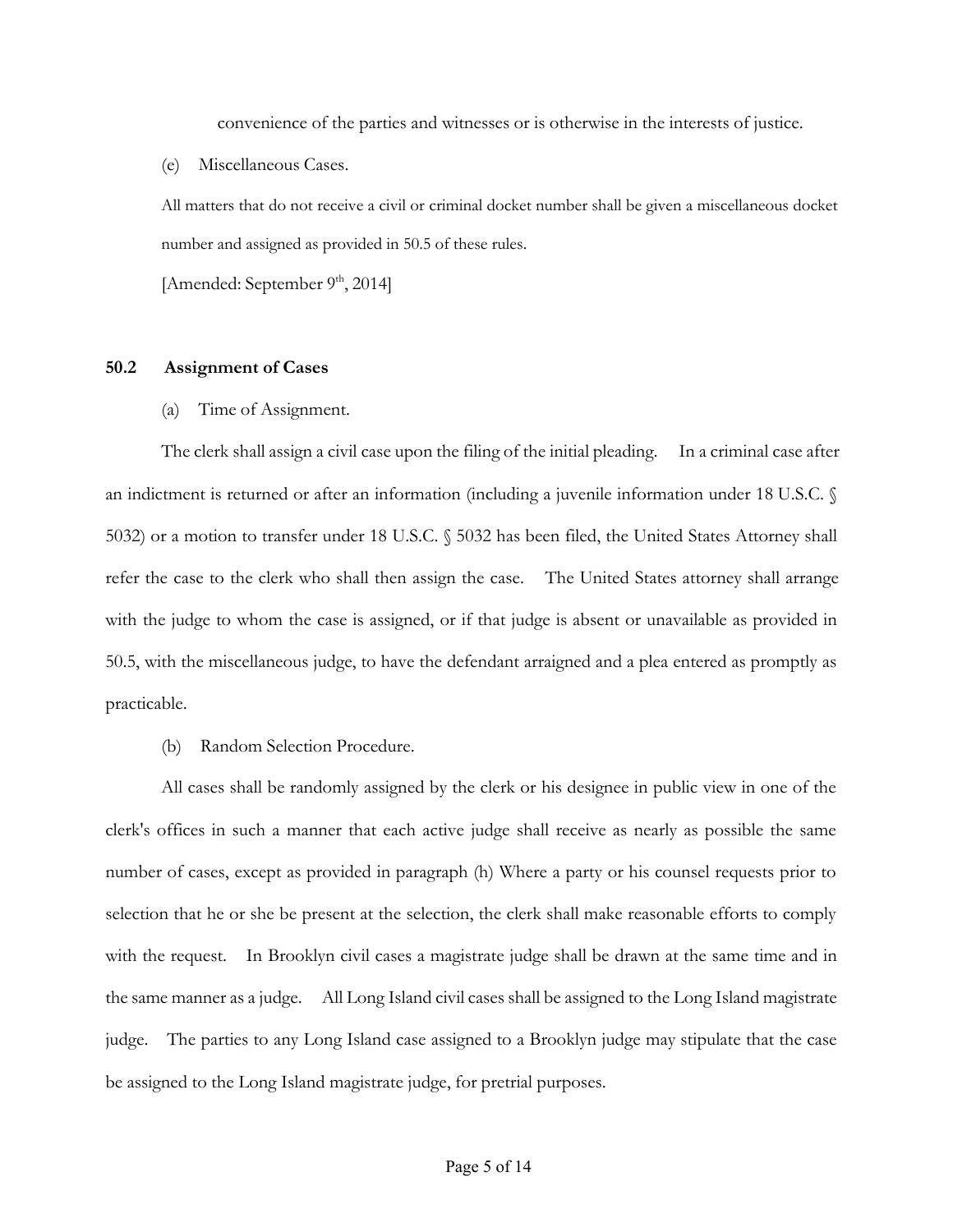(c) Assignment of Civil Cases.

(1) There shall be separate Brooklyn and Long Island civil assignment wheels. At least quarterly the Chief Judge shall fix the proportion of cases to be assigned to the Long Island courthouses so as to distribute the civil cases relatively equally among all the active judges.

(2) There shall be separate patent assignment wheels for district judges and magistrate judges. A district judge or magistrate judge not in the patent assignment wheel who received a new patent case by random selection from the civil assignment wheel may elect, within thirty (30) days of assignment for district judges and seven (7) days of assignment for magistrate judges, to direct reassignment of the case. A new district or magistrate judge, or both, will then be assigned by random selection from the appropriate patent assignment wheel(s).

(d) Assignment of Criminal Cases.

- (1) There shall be a Brooklyn criminal and a Long Island criminal assignment wheel.
- (2) There shall be a Brooklyn and Long Island criminal misdemeanor assignment wheels for the random assignment of these matters to a magistrate.

(e) Place of Trial.

Except in emergencies a case shall be tried at the place to which it has been assigned.

(f) Objection.

Any objection by a party to designation of a judge or to place of trial shall be made by letter or motion to the judge assigned

(1) in a criminal case, within fourteen (14) days from arraignment or from initial notice of appearance, whichever is earlier; or

(2) in a civil case, within the time allowed to respond to the complaint.

(g) Special Cases.

(1) The miscellaneous judge shall send all narcotics addict commitment cases involving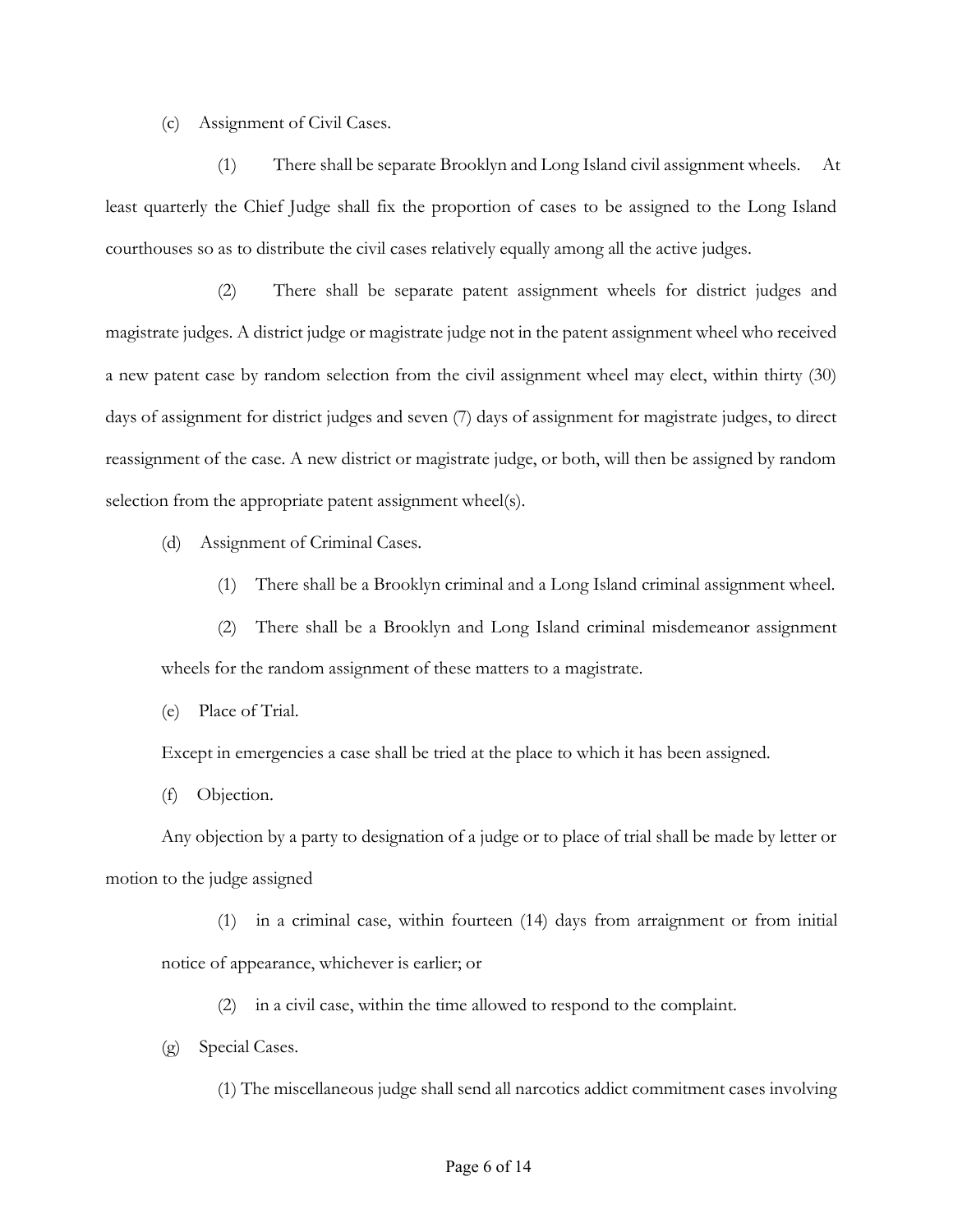"eligible individuals" as defined by 28 U.S.C. § 2901(g) to the clerk for assignment as provided in paragraph (b).

(2) *Pro se* applications or claims by persons in custody shall be filed without prepayment of fees upon receipt, prior to decision on their *in forma pauperis* petitions.

(3) Multidistrict litigation is to be assigned to the judge selected by the multidistrict litigation panel; subject to reassignment by the Chief Judge of the Eastern District of New York, according to the usual reassignment rules of the district, to adjust caseload distribution in the interests of justice.

(h) Chief Judge; Senior Judges; Temporarily Overloaded Judges; Notice of Removal from Wheel.

The chief judge and each senior judge shall indicate from time to time to the clerk the percentage of a full caseload that he or she elects to have assigned. The chief judge, with the consent of a judge, may remove that judge from any wheel temporarily to reduce the number of pending cases and prevent delay in the disposition of cases by a judge who is then overburdened by cases or due to ill health. The chief judge shall return that judge to the wheel only on consent of the judge. The clerk shall upon request inform any attorney or party of the identity of judges whose names have been removed from a wheel.

(i) Visiting Judge.

The chief judge shall approve the assignment or transfer of cases to a visiting judge.

(j) Proceedings After Assignment.

All proceedings in a case after assignment shall be conducted by the assigned judge, except as provided by these guidelines.

(k) Recusal.

A judge or magistrate judge may recuse himself or herself at any time in accordance with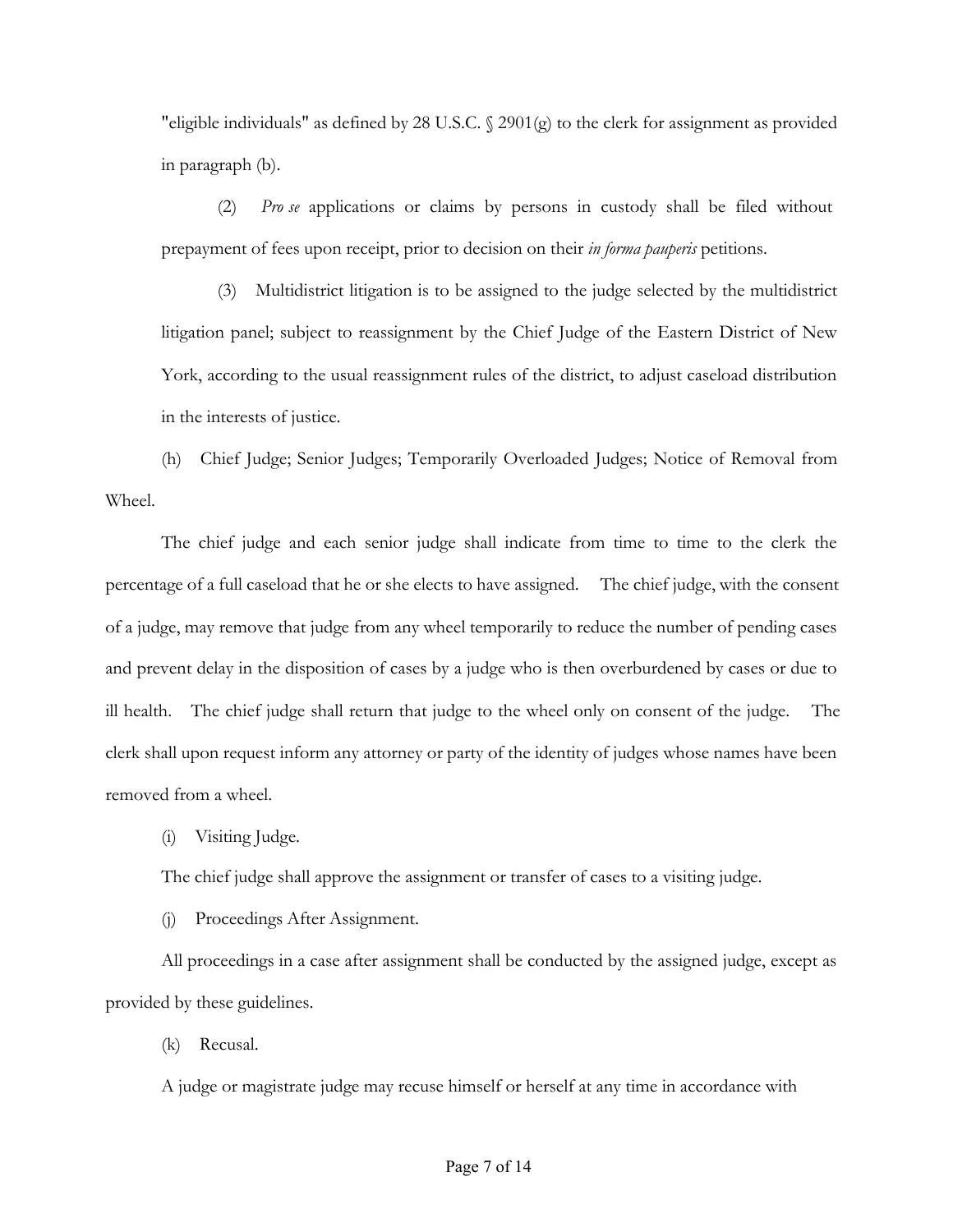<span id="page-7-0"></span>28 U.S.C. § 455. This guideline takes precedence over any other guideline.

(l) Appeals-Assignment on Reversal or Remand.

(1) In a criminal case upon reversal of a judgment and a direction for retrial or resentence, on receipt of the mandate of the appellate court the clerk shall randomly select a different judge to preside over the case. Notwithstanding this provision the chief judge may order the case assigned to the original presiding judge to avoid placing an excessive burden on another judge.

(2) In a civil case upon reversal the case shall remain assigned to the judge who was previously assigned, unless the chief judge or his designee orders otherwise.

[Amended: January  $10^{th}$ ,  $2012$ ]

#### **50.3.1 Related Civil Cases**

(a) "Related" Civil Case Defined. A civil case is "related" to another civil case for purposes of this guideline when, because of the similarity of facts and legal issues or because the cases arise from the same transactions or events, a substantial saving of judicial resources is likely to result from assigning both cases to the same judge and magistrate judge.

(b) Civil Cases Not Deemed "Related". A civil case shall not be deemed "related" to another civil case merely because the civil case: (A) involves identical legal issues, or (B) involves the same parties.

(c) Civil Cases Presumptively Not "Related": Unless Both Cases Are Still Pending.

Presumptively, and subject to the power of a judge to determine otherwise pursuant to paragraph (d), civil cases shall not be deemed to be "related" unless both cases are still pending before the court.

(d) Judicial Determination That Civil Cases Are "Related". Except for the cases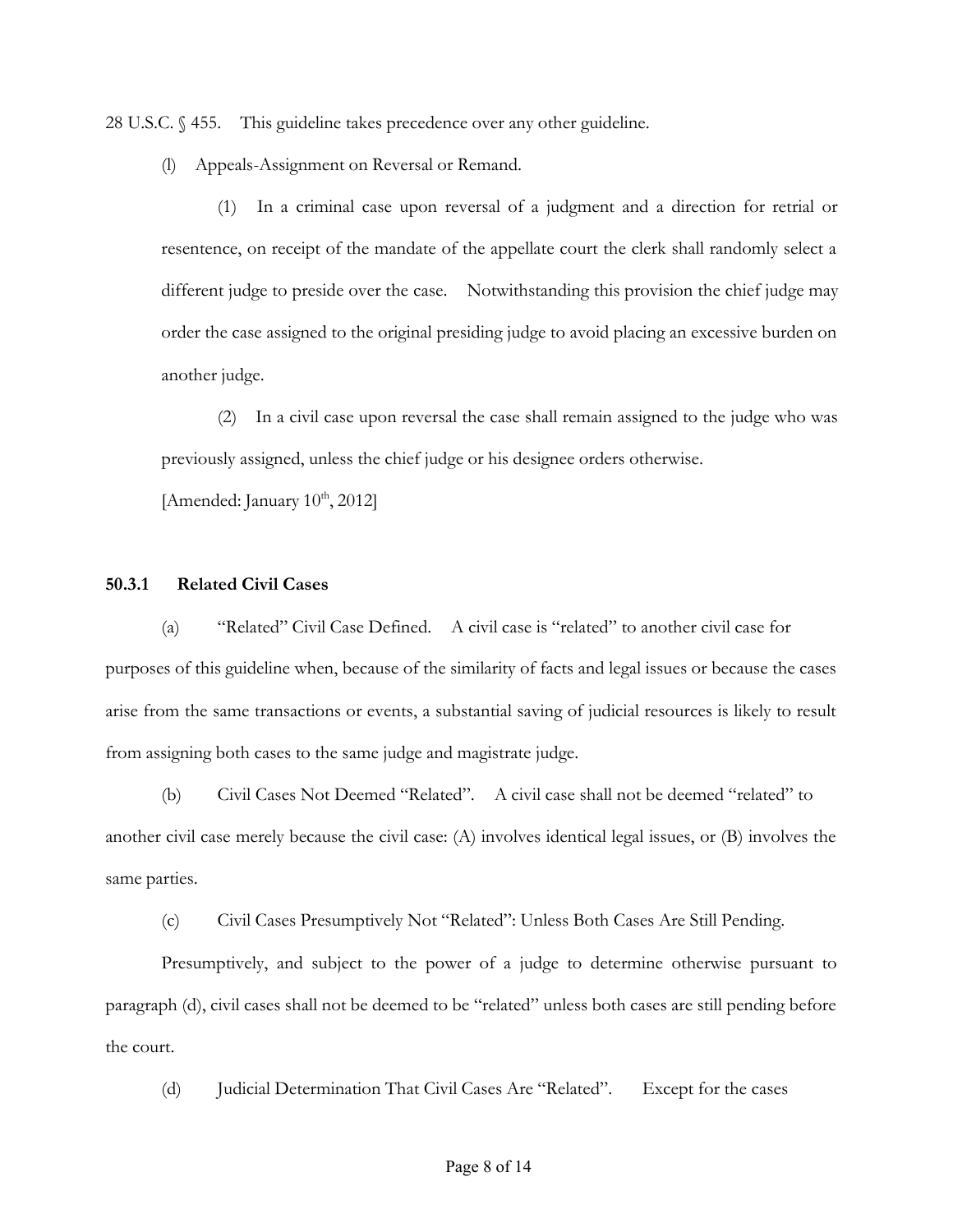described in the final sentence of paragraph (e), all civil cases shall be randomly assigned when they are filed. Other than the cases described in the final sentence of paragraph (e), civil cases shall not be deemed to be "related" for purposes of this guideline at the instance of any litigant or attorney unless and until there has been a determination by a judge of this court that the standard of paragraph (a) is met, i.e., that because of the similarity of facts and legal issues or because the cases arise from the same transactions or events, a substantial saving of judicial resources is likely to result from assigning both cases to the same judge and magistrate judge. Any party may apply for such a determination by filing with the clerk a letter of no more than three single-spaced pages explaining why the standard of paragraph (a) is met and serving copies of the letter on all other parties. Such an application must be made after the date when at least a majority of the defendants have been served with the complaint, but not more than 30 days after that date unless the judge passing on the application permits a later filing for good cause shown. Before making such an application, the applicant must confer in good faith with all other parties in an effort to reach an agreement on whether or not the case is "related". After such an application is made, any other party may serve and file within seven (7) days a letter of no more than three single-spaced pages supporting or opposing the application. Any determination by a judge of this court that the standard of paragraph (a) is or is not met shall be made by a judge or judges designated by the chief judge, who shall not include the judge to whom the case has been randomly assigned or the judge to whom the case will be assigned if it is determined to be "related".

(e) Assignment of Related Cases. Cases which have been judicially determined to be related shall be assigned by the clerk to the judge to whom was assigned the case with the lowest docket number in the series of related cases. The clerk shall advise the judge of such assignment of a related case. In the interest of judicial economy, the following categories of civil cases shall be deemed to be "related" without further order of the court: (1) all habeas corpus petitions filed by the same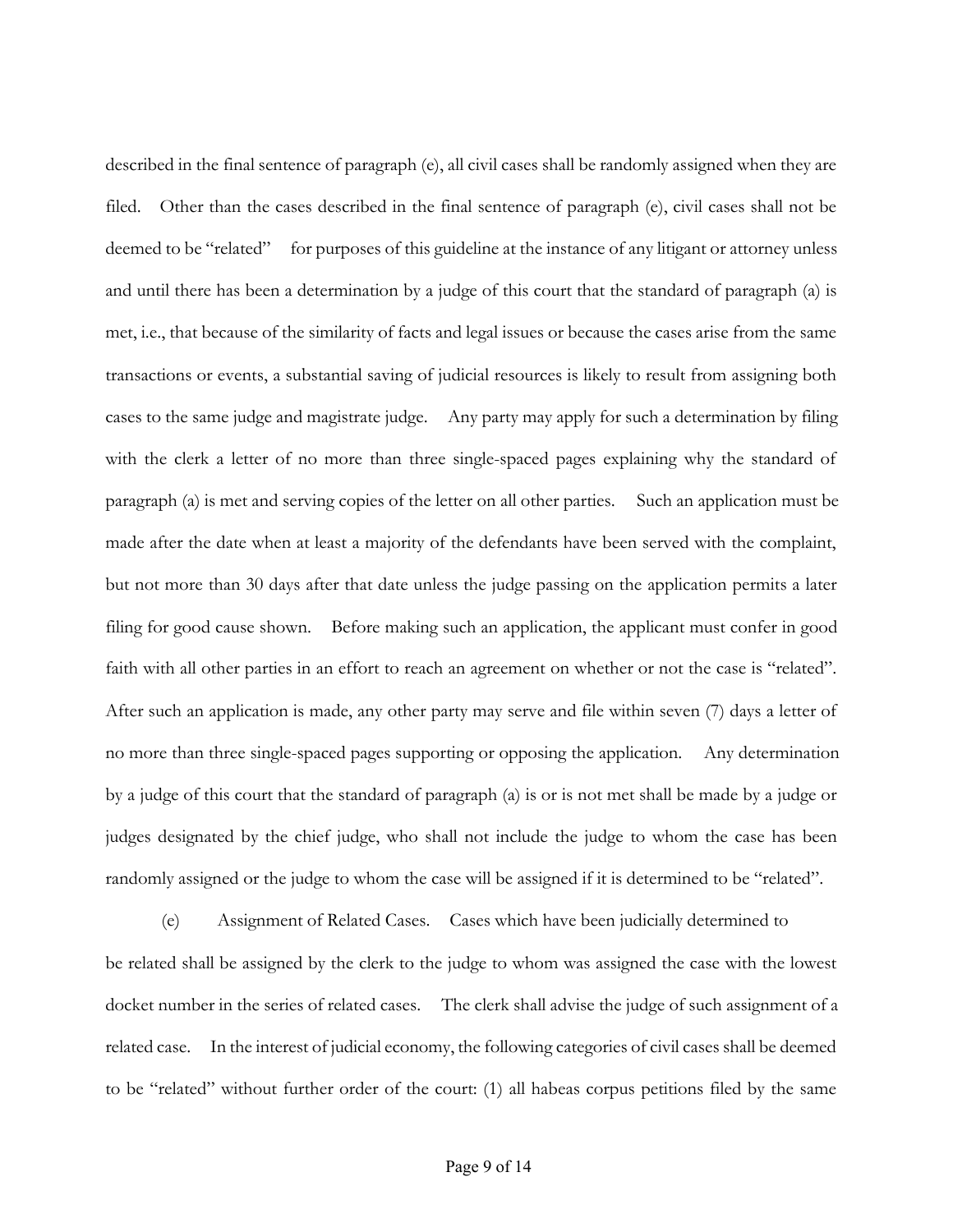<span id="page-9-0"></span>petitioner; (2) all pro se civil actions filed by the same individual; and (3) any other subject-matter category of cases where the chief judge finds that the standard of paragraph (a) is met.

(f) No Vested Rights. As stated in the Introduction to these Division of Business Rules, this rule is adopted for the internal management of the case load of the court and shall not be deemed to vest any rights in litigants or their attorneys and shall be subject to such amendments from time to time as shall be approved by the court. This rule shall not be deemed to prevent the reassignment of cases at the initiative of and by agreement of the judges involved.

[Amended: September 22, 2008]

### **50.3.2 Related Criminal Cases**

(a) In General

(1) For purposes of this rule, a "case" refers to a criminal proceeding commenced by indictment or information. It does not include wiretap applications, motions in connection with grand jury proceedings, or ex parte motions made outside of a proceeding commenced by indictment or information.

(2) All criminal cases shall be randomly assigned upon filing.

(3) This rule shall not be deemed to prevent the reassignment of cases at the initiative of and by agreement of the judges involved.

(4) As stated in the Introduction to these Division of Business Rules, this rule is adopted for the internal management of the case load of the court and shall not be deemed to vest any rights in litigants or their attorneys and shall be subject to such amendments from time to time as shall be approved by the court.

- (b) Relevant Considerations in Relating Cases
	- (1) There shall be a presumption that one case is "related" to another when the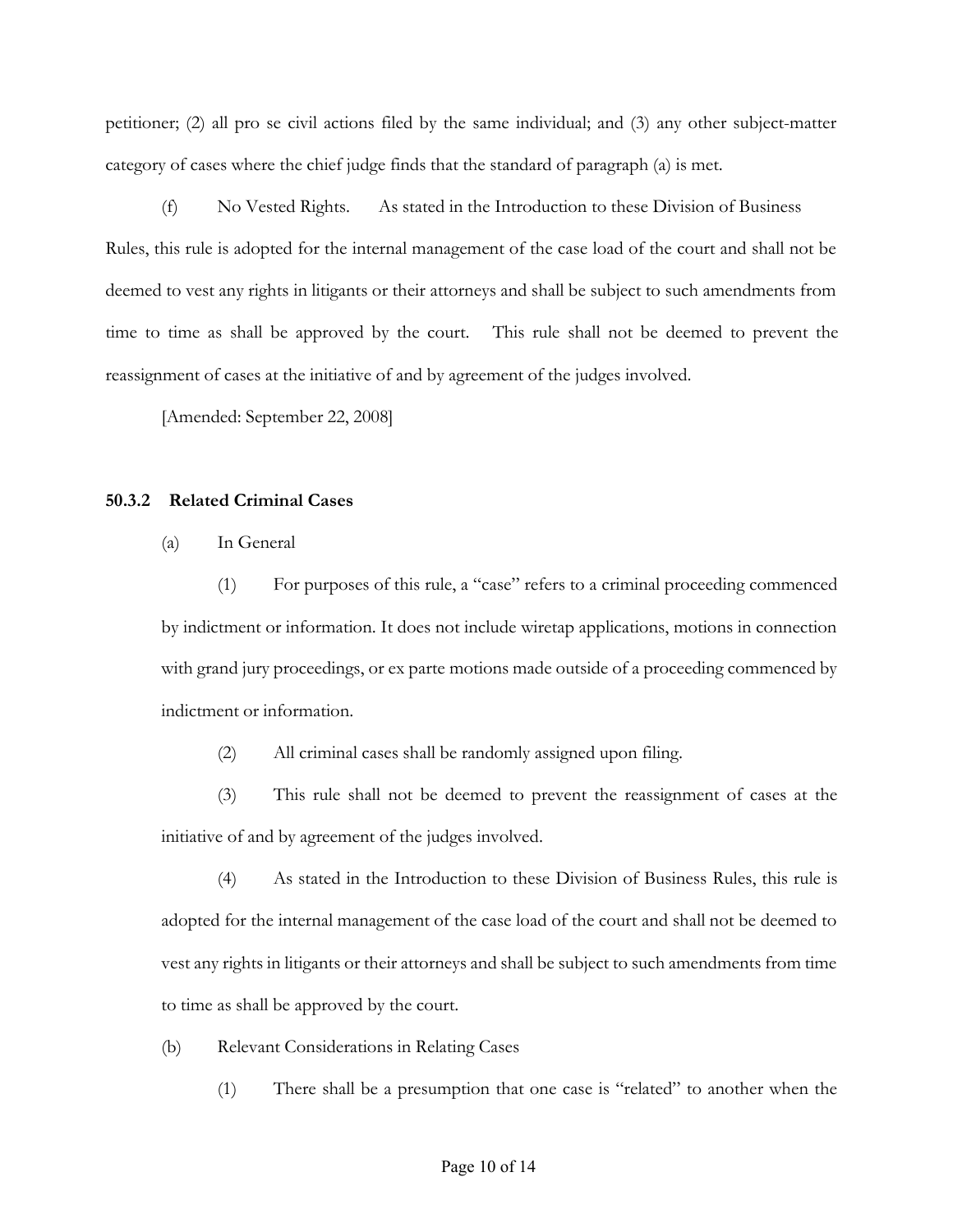facts of each arise out of the same charged criminal scheme(s), transaction(s), or event(s), even if different defendants are involved in each case.

(2) The presumption shall be overcome upon a determination by the relevant judges that reassignment would not achieve a significant savings of judicial resources or serve the interests of justice.

(3) In a case involving racketeering charges, the determination of whether that case should be related to another shall be made on the basis of the predicate acts charged, not the criminal enterprise.

(4) If a defendant has been convicted in more than one case and the sentences are pending before different judges, each of the pending sentences shall be imposed by a single judge determined by all of the relevant judges to be best suited to do so.

(c) Obligation of the United States Attorney's Office

(1) It is the affirmative obligation of the United States Attorney's Office ("USAO") to give notice to all relevant judges whenever it appears that one case may be presumptively related to another pursuant to Section (b)(1). Such notice shall be by letter and filed together with the indictment, information or Federal Criminal Rule 7(b) motion and addressed to each of the judges concerned. The letter shall set forth the facts relevant to deciding whether the indictment or information should be related to another case. The letter shall in addition state clearly whether its purpose is solely to provide notice to the Court under this rule, or whether the USAO seeks reassignment.

(2) The USAO may move for leave to file a notice required by the rule ex parte and under seal for good cause shown. The USAO shall promptly move to unseal the notice once the need for ex parte and sealed filing no longer exists. Absent leave of court, the USAO shall publicly file a notice indicating that an ex parte sealed filing pursuant to this rule is being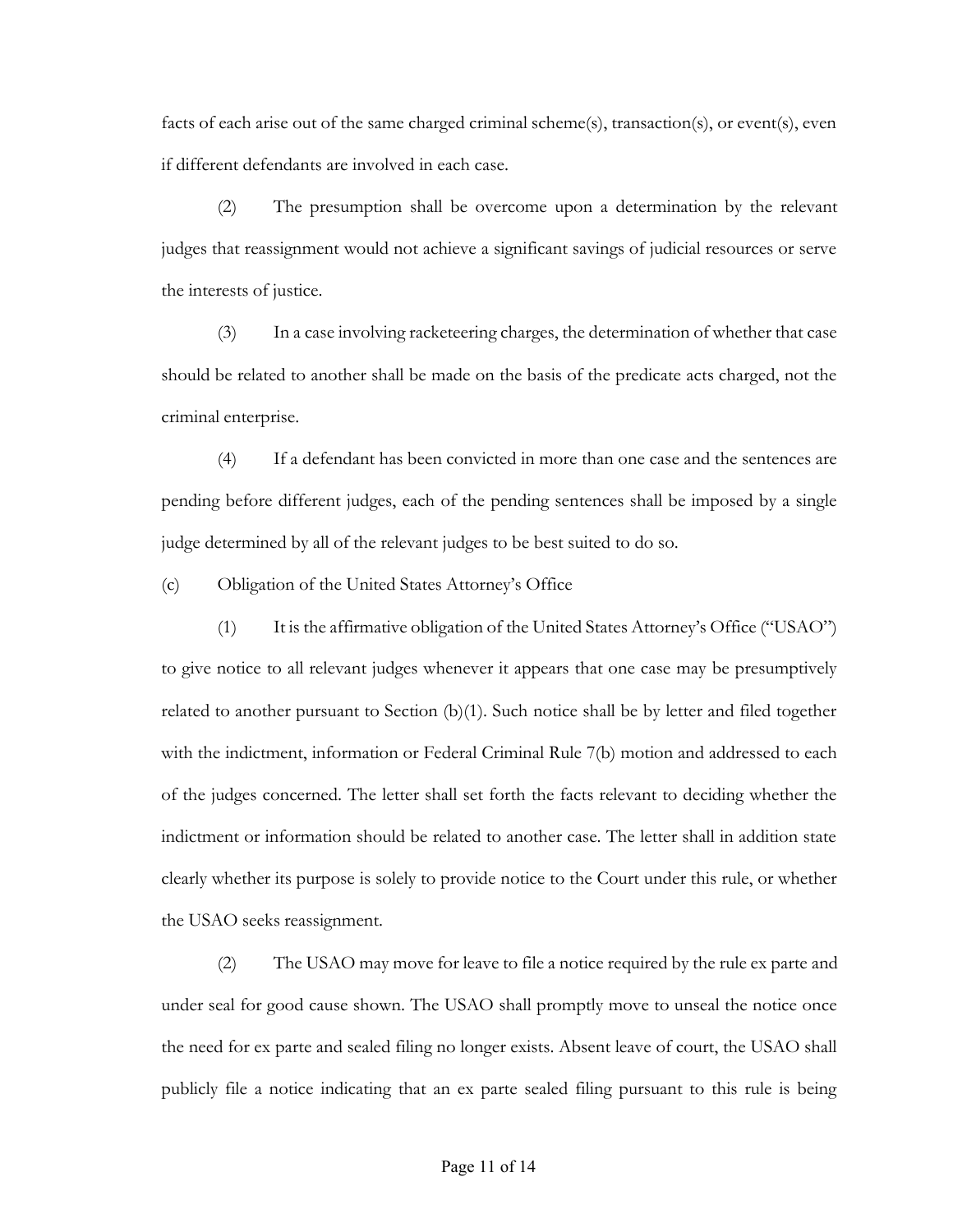<span id="page-11-0"></span>submitted.

(3) These obligations are continuing. The USAO should endeavor to provide notice that could avoid having two or more judges sentence different defendants or the same defendant in related cases.

(d) Input from Defendants

Any defendant may request reassignment to a judge whom the defendant contends has a case that is presumptively related pursuant to Section  $(b)(1)$ . In addition, any defendant may request that a case previously assigned to a judge as related be reassigned to the original judge on the ground that it was not properly related. Such requests shall be made by filed letter in both cases, addressed to both judges.

(e) Joint Application for Reassignment

Nothing in this rule shall preclude the USAO and defendant from jointly seeking reassignment to another judge in the interests of justice or on the grounds that a significant savings of judicial resources would be achieved.

#### **50.4 Reassignment of Cases**

No case shall be reassigned except in the interest of justice and the efficient disposition of the business of the court. The chief judge may at any time, with the consent of the judges involved, reassign individual cases. Reassignment of cases to accommodate changes in the complement of judges shall be made in accordance with the order of the Board of Judges.

#### **50.5 Miscellaneous Judge and Duty Magistrate Judge**

(a) Duties and Functions of the Miscellaneous Judge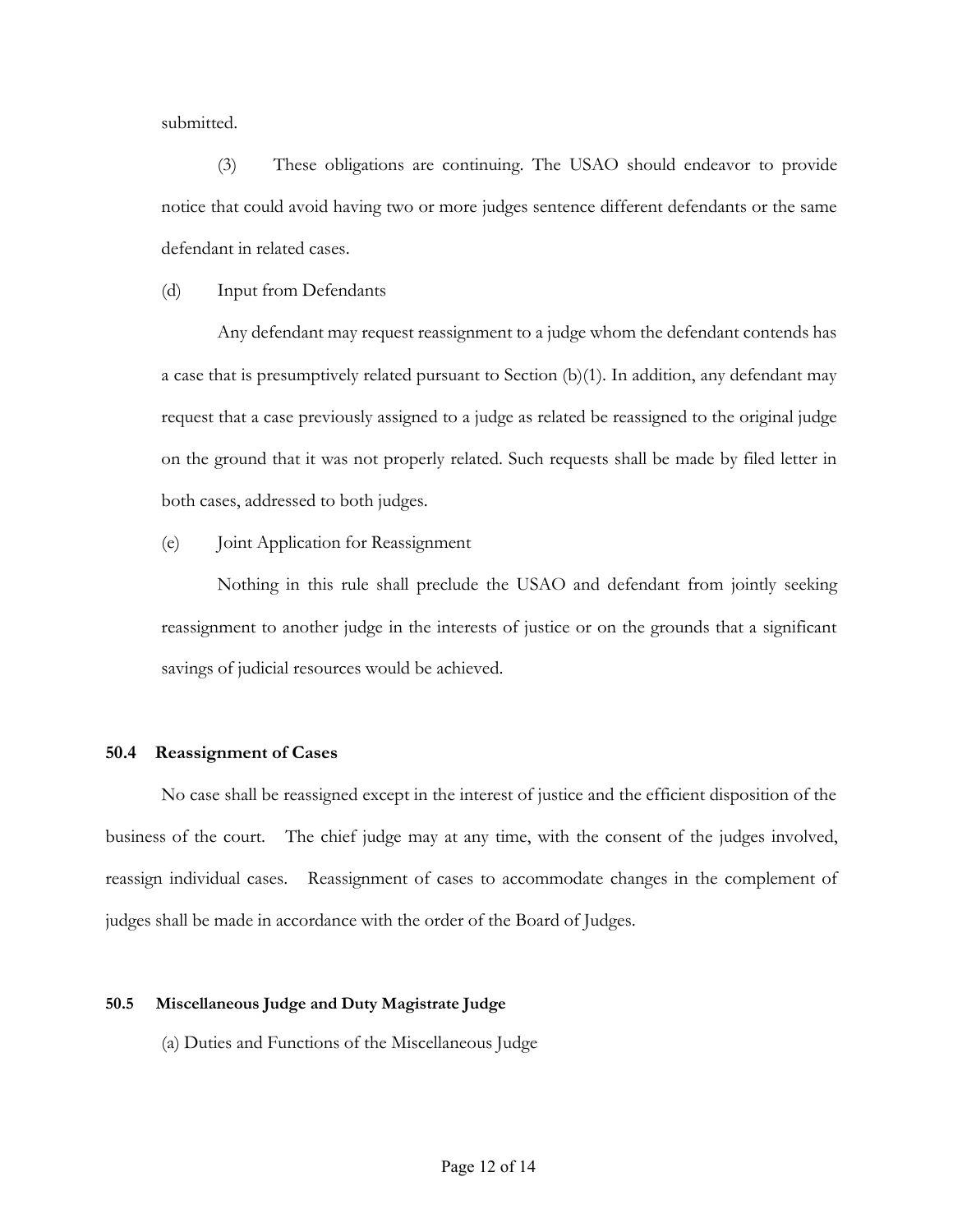<span id="page-12-0"></span>(1) All matters, including those requiring immediate action or brought as special proceedings which cannot be assigned in the ordinary course, shall be randomly assigned pursuant to the procedures set forth in 50.2(b) of these rules.

(2) The miscellaneous judge shall hear and determine matters requiring immediate action in cases already assigned to any judge of the court, if that judge is unavailable or otherwise unable to hear the matter only for such immediate emergency action. The matter or case will remain assigned to the judge originally selected at random.

(3) The miscellaneous judge shall preside over admissions to the bar and naturalization proceedings.

(b) Duties and Functions of the Duty Magistrate Judge

(1) Preside over the arraignment part;

(2) Empanel grand juries, receive indictments and enter presentment orders, refer criminal cases to the clerk for assignment pursuant to 50.2, and discharge grand juries;

(3) Decide requests to be excused from service on the grand and petit juries; and

(4) Preside over admissions to the bar and naturalization proceedings when requested.

(c) Limitation of Duties in Matters Already Assigned.

The miscellaneous judge shall dispose of matters under paragraph (a)(2) only to the extent necessary and shall continue the case before the assigned judge. All applications for emergency action or relief shall disclose any prior application to a judge for the same or related relief and the outcome thereof.

#### **50.6 Calendars**

(a) Numbers; Order of Cases.

The docket number of each case shall be the calendar number. No note of issue shall be